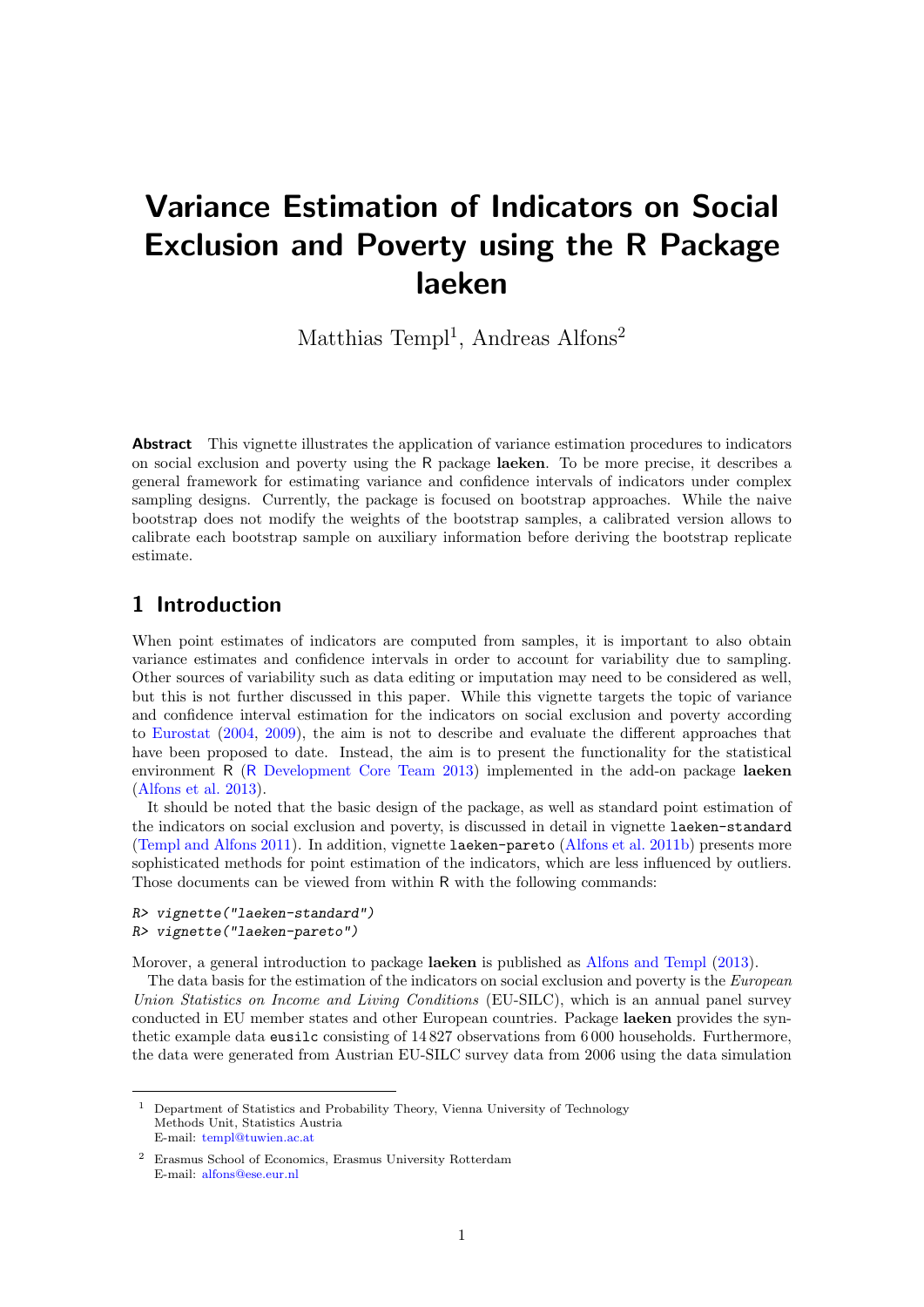methodology proposed by [Alfons et al.](#page-5-3) [\(2011a\)](#page-5-3) and implemented in the R package simPopulation [\(Alfons and Kraft](#page-5-4) [2012\)](#page-5-4). The data set eusilc is used in the code examples throughout the paper.

```
R> library("laeken")
R> data("eusilc")
```
The rest of the paper is organized as follows. Section [2](#page-1-0) presents the general wrapper function for estimating variance and confidence intervals of indicators in package laeken. The naive and calibrated bootstrap approaches are discussed in Sections [3](#page-2-0) and [4,](#page-4-0) respectively. Section [5](#page-5-5) concludes.

### <span id="page-1-0"></span>2 General wrapper function for variance estimation

The function variance() provides a flexible framework for estimating the variance and confidence intervals of indicators such as the at-risk-of-poverty rate, the Gini coefficient, the quintile share ratio and the relative median at-risk-of-poverty gap. For a mathematical description and details on the implementation of these indicators in the R package laeken, the reader is referred to vignette laeken-standard [\(Templ and Alfons](#page-6-3) [2011\)](#page-6-3). In any case, variance() acts as a general wrapper function for computing variance and confidence interval estimates of indicators on social exclusion and poverty with package laeken. The arguments of function variance() are shown in the following:

```
R> args(variance)
```

```
function (inc, weights = NULL, years = NULL, breakdown = NULL,
   design = NULL, cluster = NULL, data = NULL, indicator, alpha = 0.05,
   na.rm = FALSE, type = "bootstrap", gender = NULL, method = NULL,
    ...)
```
NULL

All these arguments are fully described in the R help page of function variance(). The most important arguments are:

inc: the income vector.

weights: an optional vector of sample weights.

- breakdown: an optional vector giving different domains in which variances and confidence intervals should be computed.
- design: an optional vector or factor giving different strata for stratified sampling designs.
- data: an optional data.frame. If supplied, each of the above arguments should be specified as a character string or an integer or logical vector specifying the corresponding column.
- indicator: an object inheriting from the class "indicator" that contains the point estimates of the indicator, such as "arpr" for the at-risk-of-poverty rate, "qsr" for the quintile share ratio, "rmpg" for the relative median at-risk-of-poverty gap, or "gini" for the Gini coefficient.
- type: a character string specifying the type of variance estimation to be used. Currently, only "bootstrap" is implemented for variance estimation based on bootstrap resampling.

In the following sections, two bootstrap methods for estimating the variance and confidence intervals of point estimates for complex survey data are described. Furthermore, their application using the function variance() from package laeken is demonstrated.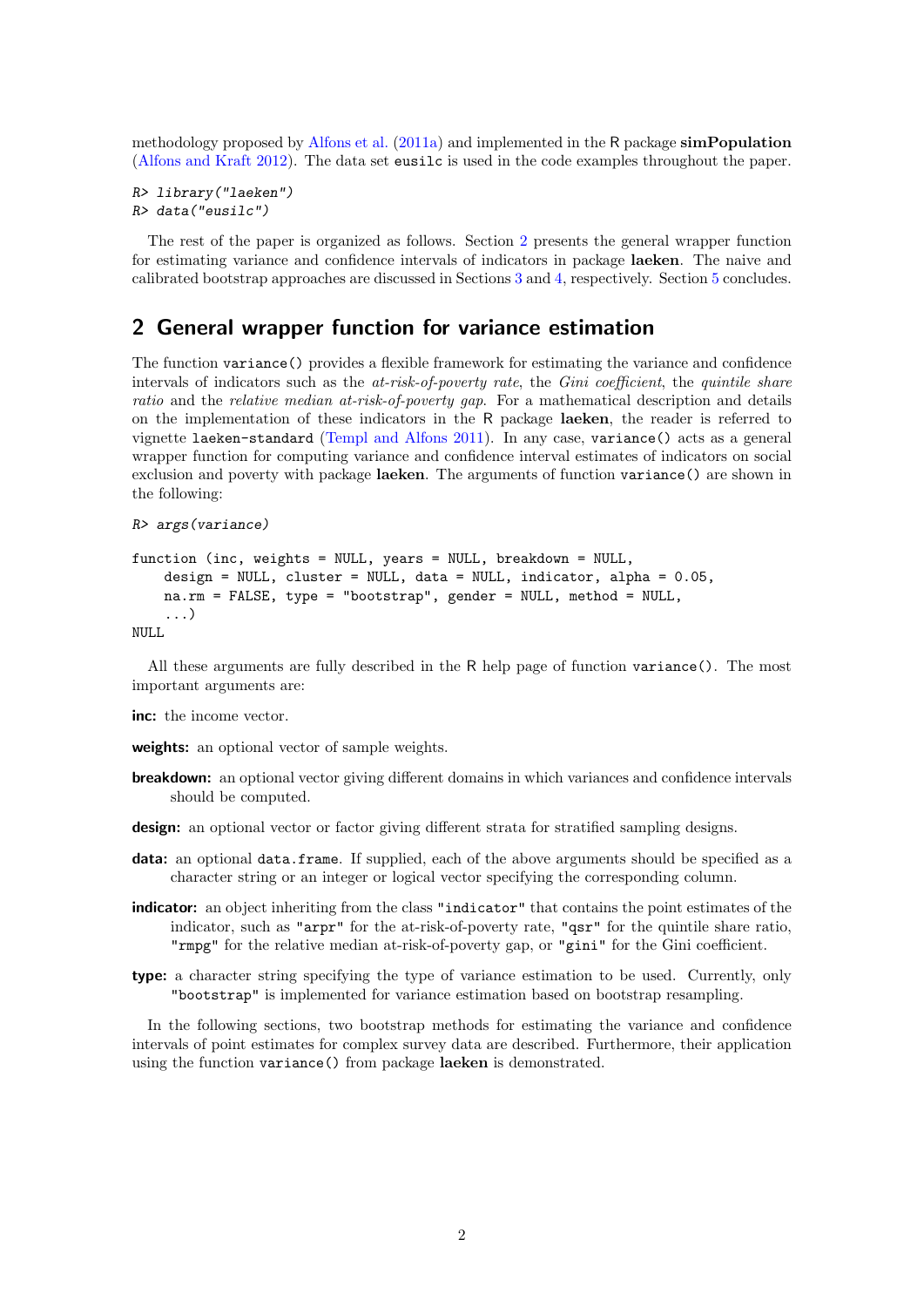#### <span id="page-2-0"></span>3 Naive bootstrap

Let  $\mathbf{X} := (\mathbf{x}_1, \ldots, \mathbf{x}_n)'$  denote a survey sample with n observations and p variables. Then the naive bootstrap algorithm for estimating the variance and confidence interval of an indicator can be summarized as follows:

- 1. Draw R independent bootstrap samples  $X_1^*, \ldots, X_R^*$  from X.
- 2. Compute the bootstrap replicate estimates  $\hat{\theta}_r^* := \hat{\theta}(X_r^*)$  for each bootstrap sample  $X_r^*$ ,  $r = 1, \ldots, R$ , where  $\hat{\theta}$  denotes an estimator for a certain indicator of interest. Of course the sample weights always need to be considered for the computation of the bootstrap replicate estimates.
- 3. Estimate the variance  $V(\hat{\theta})$  by the variance of the R bootstrap replicate estimates:

$$
\hat{V}(\hat{\theta}) := \frac{1}{R-1} \sum_{r=1}^{R} \left( \hat{\theta}_r^* - \frac{1}{R} \sum_{s=1}^{R} \hat{\theta}_s^* \right)^2.
$$
\n(1)

4. Estimate the confidence interval at confidence level  $1 - \alpha$  by one of the following methods (for details, see [Davison and Hinkley](#page-6-4) [1997\)](#page-6-4):

**Percentile method:**  $\left[\hat{\theta}^*_{((R+1)\frac{\alpha}{2})}, \hat{\theta}^*_{((R+1)(1-\frac{\alpha}{2}))}\right]$ , as suggested by [Efron and Tibshirani](#page-6-5) [\(1993\)](#page-6-5). Normal approximation:  $\hat{\theta} \pm z_{1-\frac{\alpha}{2}} \cdot \hat{V}(\hat{\theta})^{1/2}$  with  $z_{1-\frac{\alpha}{2}} = \Phi^{-1}(1-\frac{\alpha}{2})$ . Basic bootstrap method:  $\left[2\hat{\theta}-\hat{\theta}_{((R+1)(1-\frac{\alpha}{2}))}^{*},2\hat{\theta}-\hat{\theta}_{((R+1)\frac{\alpha}{2})}^{*}\right]$ .

For the percentile and the basic bootstrap method,  $\hat{\theta}_{(1)}^* \leq \ldots \leq \hat{\theta}_{(R)}^*$  denote the order statistics of the bootstrap replicate estimates.

In the following example, the variance and confidence interval of the at-risk-of-poverty rate are estimated with the naive bootstrap procedure. The output of function variance() is an object of the same class as the point estimate supplied as the indicator argument, but with additional components for the variance and confidence interval. In addition to the point estimate, the income and the sample weights need to be supplied. Furthermore, a stratified sampling design can be considered by specifying the design argument, in which case observations are resampled separately within the strata. To ensure reproducibility of the results, the seed of the random number generator is set.

```
R a <- arpr("eqIncome", weights = "rb050", data = eusilc)
R variance("eqIncome", weights = "rb050", design = "db040",
+ data = eusilc, indicator = a, bootType = "naive", seed = 123)
Value:
[1] 14.44422
Variance:
[1] 0.08120955
Confidence interval:
   lower upper
13.87788 15.06344
Threshold:
[1] 10859.24
```
One of the most convenient features of package laeken is that indicators can be evaluated for different subdomains using a single command. This also holds for variance estimation. Using the breakdown argument, the example below produces variance and confidence interval estimates for each NUTS2 region in addition to the overall values.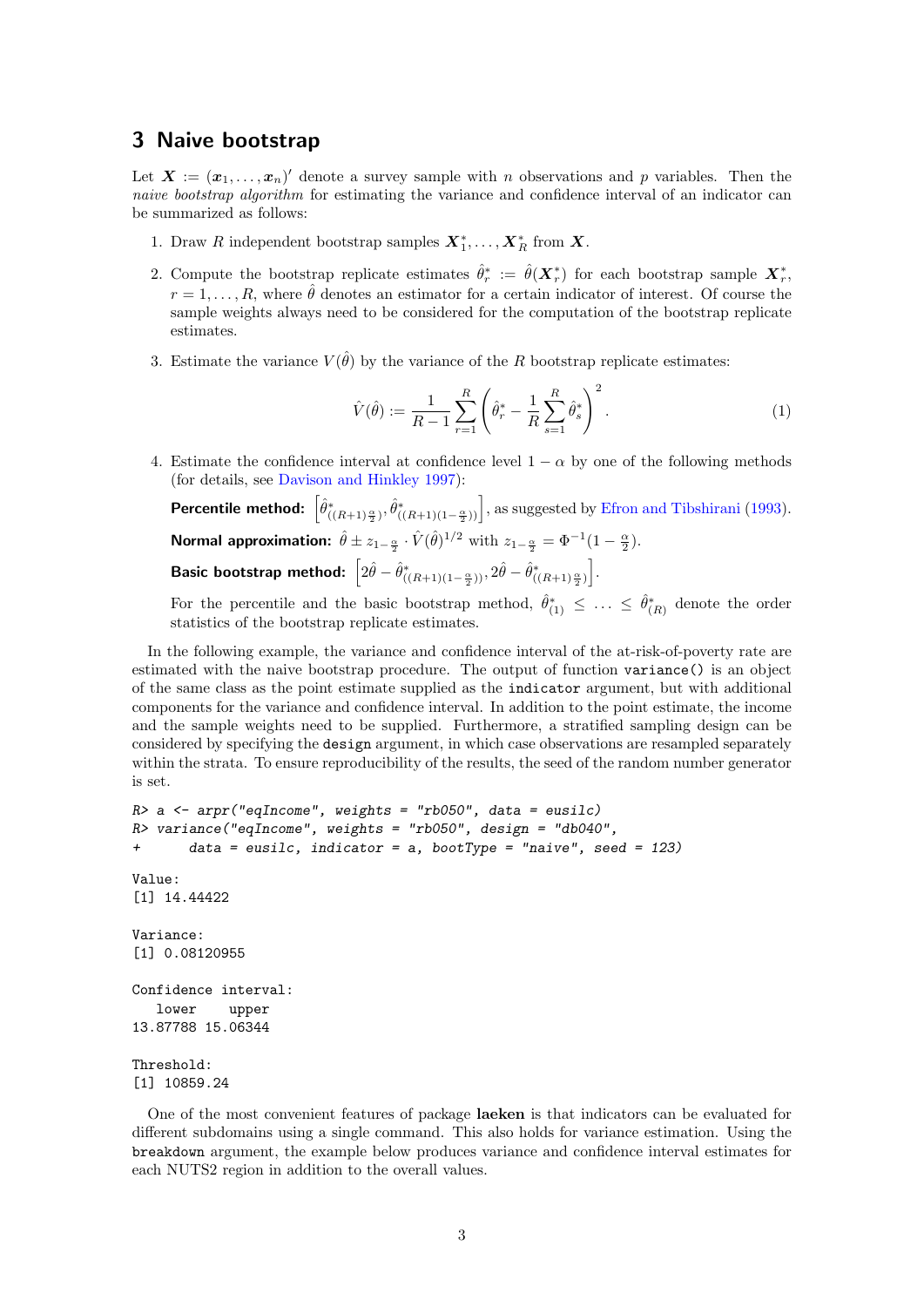```
R> b <- arpr("eqIncome", weights = "rb050", breakdown = "db040", data = eusilc)
R> variance("eqIncome", weights = "rb050", breakdown = "db040", design = "db040",
+ data = eusilc, indicator = b, bootType = "naive", seed = 123)
Value:
[1] 14.44422
Variance:
[1] 0.08120955
Confidence interval:
  lower upper
13.87788 15.06344
Value by domain:
       stratum value
1 Burgenland 19.53984
2 Carinthia 13.08627
3 Lower Austria 13.84362
4 Salzburg 13.78734
5 Styria 14.37464
6 Tyrol 15.30819
7 Upper Austria 10.88977
8 Vienna 17.23468
9 Vorarlberg 16.53731
Variance by domain:
       stratum var
1 Burgenland 2.5326679
2 Carinthia 1.1638308
3 Lower Austria 0.4571437
4 Salzburg 1.2507449
5 Styria 0.5908272
6 Tyrol 1.2923770
7 Upper Austria 0.3400460
8 Vienna 0.6135119
9 Vorarlberg 2.4619478
Confidence interval by domain:
       stratum lower upper
1 Burgenland 16.248939 22.53682
2 Carinthia 11.063797 15.23206
3 Lower Austria 12.554524 15.23211
4 Salzburg 11.877093 16.41859
5 Styria 12.895828 15.78275
6 Tyrol 12.872154 17.65925
7 Upper Austria 9.556014 12.07841
8 Vienna 15.906690 18.97837
9 Vorarlberg 12.927023 19.84564
Threshold:
```
[1] 10859.24

It should be noted that the workhorse function bootVar() is called internally by variance() for bootstrap variance and confidence interval estimation. The function bootVar() could also be called directly by the user in exactly the same manner. Moreover, variance and confidence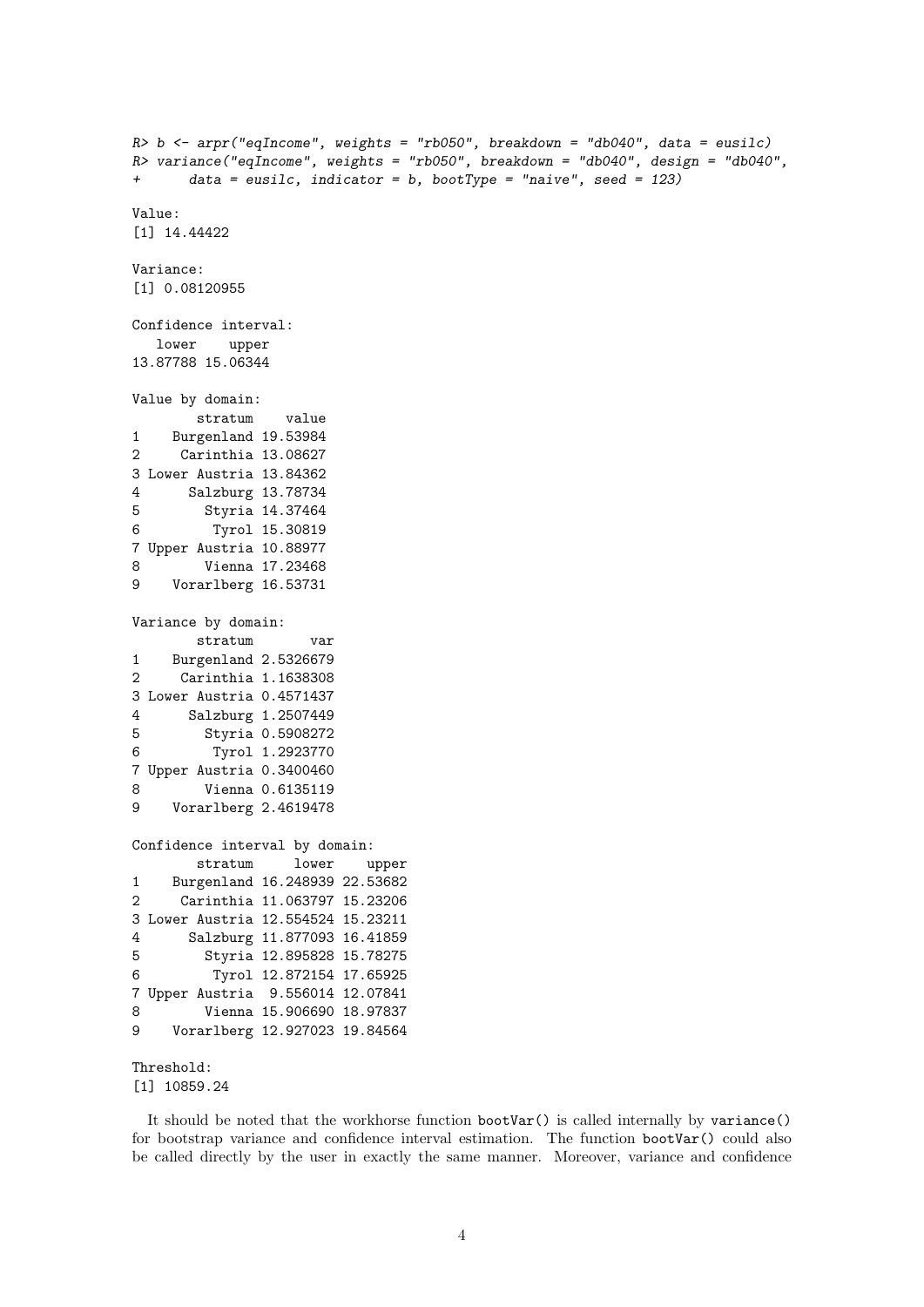interval estimation for any other indicator implemented in package laeken is straightforward—the application using function variance() or bootVar() remains the same.

#### <span id="page-4-0"></span>4 Calibrated bootstrap

[Rao and Wu](#page-6-6) [\(1988\)](#page-6-6) showed that the naive bootstrap is biased when used in the complex survey context. They propose to increase the variance estimate in the h-th stratum by a factor of  $\frac{n_h-1}{n_h}$ (if the bootstrap sample is of the same size). In addition, they describe extensions to sampling without replacement, unequal probability sampling, and two-stage cluster sampling with equal probabilities and without replacement.

Deville and Särndal [\(1992\)](#page-6-7) and [Deville et al.](#page-6-8) [\(1993\)](#page-6-8) provide a general description on how to calibrate sample weights to account for known population totals. The naive bootstrap does not include the recalibration of bootstrap samples in order to fit known population totals and therefore is, strictly formulated, not suitable for many practical applications. However, even though a bias might be introduced, the naive bootstrap works well in many situations and is faster to compute than the calibrated version. Hence it is a popular method often used in practice.

In real-world data, the inclusion probabilities for observations in the population are in general not all equal, resulting in different *design weights* for the observations in the sample. Furthermore, the initial design weights are in practice often adjusted by calibration, e.g., to account for nonresponse or so that certain known population totals can be precisely estimated from the survey sample. To give a simplified example, if the population sizes in different regions are known, the sample weights may be calibrated so that the Horvitz-Thompson estimates [\(Horvitz and Thompson](#page-6-9) [1952\)](#page-6-9) of the population sizes equal the known true values. However, when bootstrap samples are drawn from survey data, resampling observations has the effect that such known population totals can no longer be precisely estimated. As a remedy, the sample weights of each bootstrap sample should be calibrated.

The calibrated version of the bootstrap thus results in more precise variance and confidence interval estimation, but comes with higher computational costs than the naive approach. In any case, the calibrated bootstrap algorithm is obtained by adding the following step between Steps 1 and 2 of the naive bootstrap algorithm from Section [3:](#page-2-0)

1b. Calibrate the sample weights for each bootstrap sample  $\mathbf{X}_r^*, r = 1, \ldots, R$ . Generalized raking procedures are thereby used for calibration: either a multiplicative method known as raking, an additive method or a logit method (see Deville and Särndal [1992,](#page-6-7) [Deville et al.](#page-6-8) [1993\)](#page-6-8).

The function call to variance() for the calibrated bootstrap is very similar to its counterpart for the naive bootstrap. A matrix of auxiliary calibration variables needs to be supplied via the argument X. In addition, the argument totals can be used to supply the corresponding population totals. If the totals argument is omitted, as in the following example, the population totals are computed from the sample weights of the original sample. This follows the assumption that those weights are already calibrated on the supplied auxiliary variables.

```
R> variance("eqIncome", weights = "rb050", design = "db040",
+ data = eusilc, indicator = a, X = calibVars(eusilc$db040),
+ seed = 123)
Value:
[1] 14.44422
Variance:
[1] 0.08118484
Confidence interval:
  lower upper
13.87907 15.06231
Threshold:
[1] 10859.24
```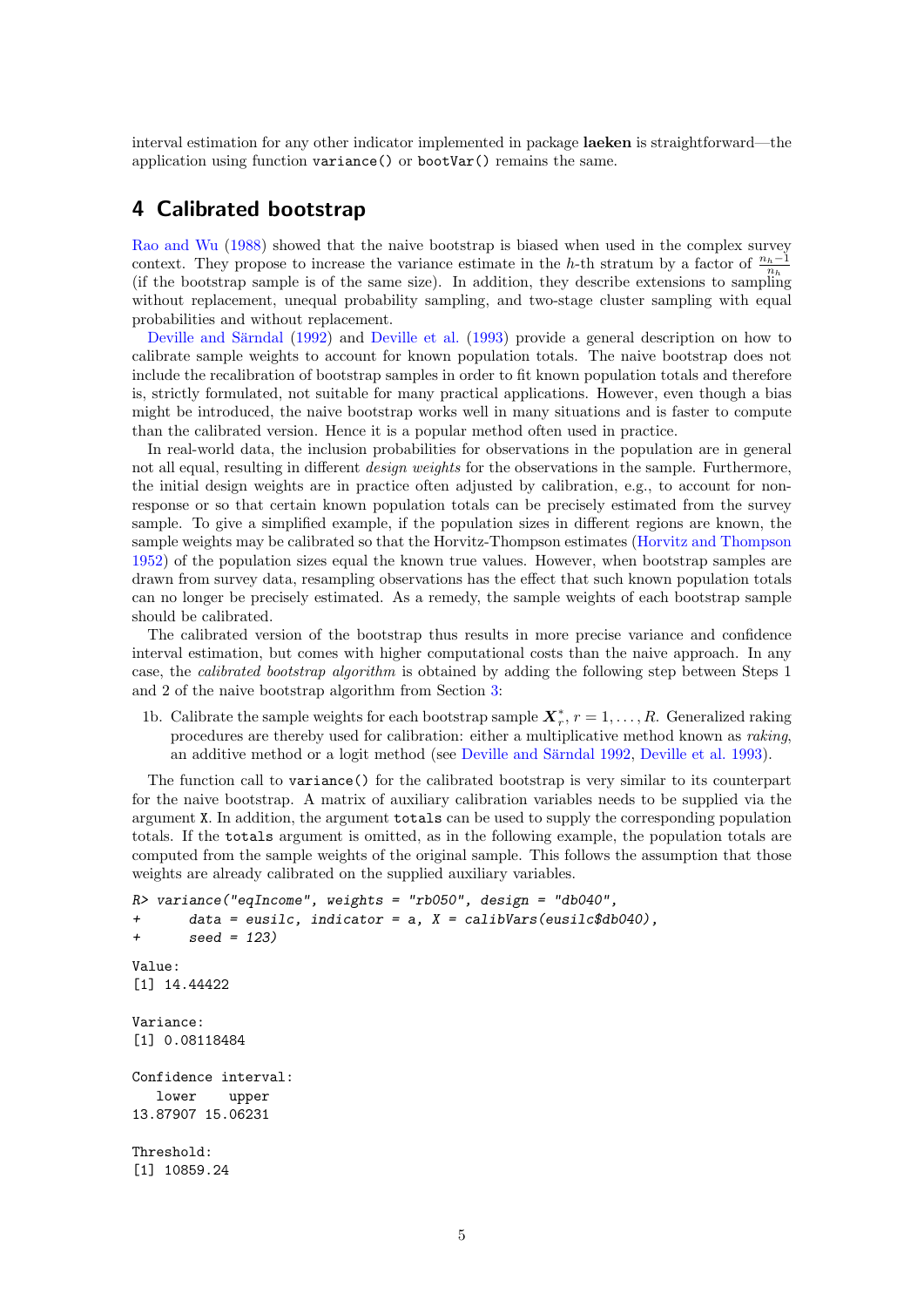Note that the function calibVars() transforms a factor into a matrix of binary variables, as required by the calibration function calibWeights(), which is called internally. While the default is to use raking for calibration, other methods can be specified via the method argument.

## <span id="page-5-5"></span>5 Conclusions

Both bootstrap procedures for variance and confidence interval estimation of indicators on social exclusion and poverty currently implemented in the R package laeken have their strengths. While the naive bootstrap is faster to compute, the calibrated bootstrap in general leads to more precise results. The implementation of other procedures such as linearization techniques (Kovačević and [Binder](#page-6-10) [1997,](#page-6-10) [Deville](#page-6-11) [1999,](#page-6-11) Hulliger and Münnich [2006,](#page-6-12) [Osier](#page-6-13) [2009\)](#page-6-13) or the delete-a-group jackknife [\(Kott](#page-6-14) [2001\)](#page-6-14) is future work.

Furthermore, [Alfons et al.](#page-5-6) [\(2009\)](#page-5-6) demonstrated how the variance of indicators computed from data with imputed values may be underestimated in bootstrap procedures, depending on the indicator itself and the imputation procedure used. They proposed to use the method described in [Little and Rubin](#page-6-15) [\(2002\)](#page-6-15), which consists of drawing bootstrap samples from the original data with missing values, and to impute the missing data for each bootstrap sample before computing the corresponding bootstrap replicate estimate. Of course, this results in an additional increase of the computation time. The implementation of this procedure in package laeken is future work. It should also be noted that multiple imputation is a further possibility to consider the additional uncertainty from imputation when estimating the variance of an indicator (see [Little and Rubin](#page-6-15) [2002\)](#page-6-15).

## Acknowledgments

This work was partly funded by the European Union (represented by the European Commission) within the 7<sup>th</sup> framework programme for research (Theme 8, Socio-Economic Sciences and Humanities, Project AMELI (Advanced Methodology for European Laeken Indicators), Grant Agreement No. 217322). Visit <http://ameli.surveystatistics.net> for more information on the project.

## References

- <span id="page-5-4"></span>A. Alfons and S. Kraft. simPopulation: Simulation of Synthetic Populations for Surveys Based on Sample Data, 2012. URL <http://CRAN.R-project.org/package=simPopulation>. R package version 0.4.0.
- <span id="page-5-2"></span>A. Alfons and M. Templ. Estimation of social exclusion indicators from complex surveys: The R package laeken. Journal of Statistical Software, 54(15):1–25, 2013. URL [http://www.](http://www.jstatsoft.org/v54/i15/) [jstatsoft.org/v54/i15/](http://www.jstatsoft.org/v54/i15/).
- <span id="page-5-6"></span>A. Alfons, M. Templ, and P. Filzmoser. On the influence of imputation methods on Laeken indicators: Simulations and recommendations. UNECE Worksession on Statistical Data Editing, Neuchâtel, Switzerland, 2009.
- <span id="page-5-3"></span>A. Alfons, S. Kraft, M. Templ, and P. Filzmoser. Simulation of close-to-reality population data for household surveys with application to EU-SILC. Statistical Methods  $\mathcal{B}$  Applications, 20(3): 383–407, 2011a.
- <span id="page-5-1"></span>A. Alfons, M. Templ, P. Filzmoser, and J. Holzer. Robust pareto tail modeling for the estimation of social inclusion indicators using the R package laeken. Research Report CS-2011-2, Department of Statistics and Probability Theory, Vienna University of Technology, 2011b. URL [http:](http://www.statistik.tuwien.ac.at/forschung/CS/CS-2011-2complete.pdf) [//www.statistik.tuwien.ac.at/forschung/CS/CS-2011-2complete.pdf](http://www.statistik.tuwien.ac.at/forschung/CS/CS-2011-2complete.pdf).
- <span id="page-5-0"></span>A. Alfons, J. Holzer, and M. Templ. laeken: Estimation of Indicators on Social Exclusion and Poverty, 2013. URL <http://CRAN.R-project.org/package=laeken>. R package version 0.4.4.